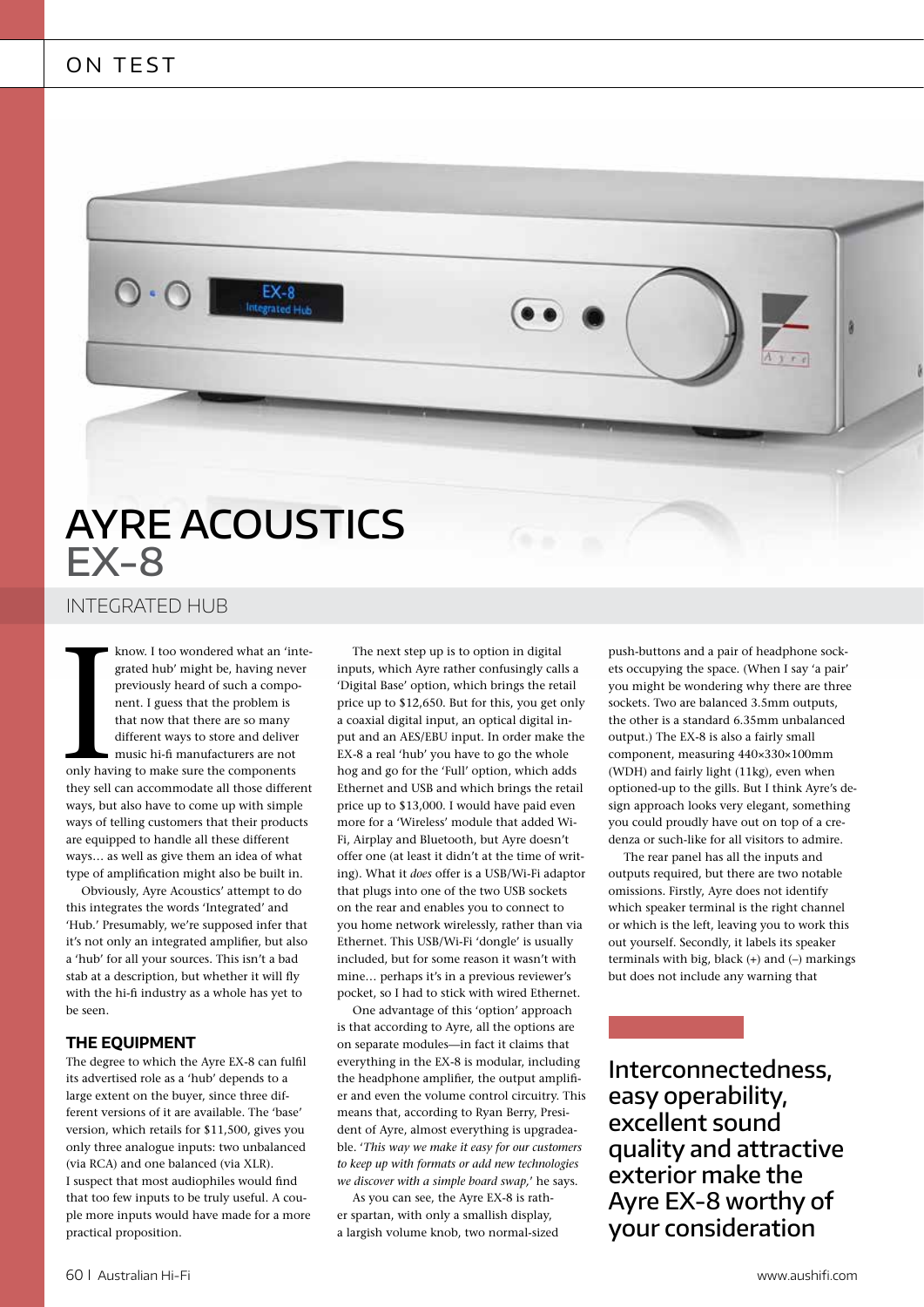these outputs are in fact balanced, so the (–) terminals are not at ground potential, which means if you connect either to ground (possibly via a powered subwoofer), you might damage the amplifier. This lack of a warning is a serious oversight. (This last, about the (–) terminal *is* mentioned in the *Owner's Manual*, but who reads them?)

I was not surprised to find in the *Owner's Manual* (yes, I did read it, my previous comment was a joke) the advice that '*Due to the manufacturing processes used for the wires, capacitors and circuit-board materials a break-in period is required for the amplifier to reach its full sonic potential,*' because most manufacturers include similar statements. I was equally not surprised to find that Ayre recommends that the break-in period should be '*around 100 to 500 hours for the amplifier to reach its full sonic potential*' because many other manufacturers also recommend similar break-in timeframes. But what really, really surprised me was Ayre's next statement, that '*each input uses a different physical path on the input circuit board, therefore a separate break-in period is required for each input.*' Really? So putting that into context, a fully-optioned Ayre EX-8 has ten inputs, so if I proceeded on the basis of caution and allocated the maximum break-in time for each input, I'd have to use the Ayre EX-8 for 5,000 hours before it was performing as its manufacturer intended in order that I could review it properly. That's a bit over six months of continuous operation! So, since I wasn't able to have the Ayre EX-8 loaner unit for nearly that long, you'll appreciate that I was not able to 'break-in' all the inputs I used.

Ayre also includes a set of wooden (Myrtle) blocks that it recommends you place underneath the EX-8 to improve its sound quality. While they may very well do that, I suspect an ulterior motive, which is to make

sure there's plenty of airflow underneath the amplifier, because without it the amplifier will get very hot indeed—my infra-red thermometer measured it at more than 50°C, and that was in an air-conditioned listening room following a not-overly-loud reviewing session. (I was, however, running the EX-8 24/7 in order to try to rack up the required break-in hours.)

#### **IN USE AND LISTENING SESSIONS**

After I worked out which speaker terminals were left and which were right (I had initially guessed wrong, so I had to re-wire) it was all plain sailing. Ayre's menu system is so intuitive that you probably won't need to use the *Owner's Manual*, unless it's to set up the wi-fi (pages 29 to 33) or work out how to make inputs 'invisible', or adjust display time-out times or install firmware updates via USB, or arrange pass-through options, or enable video sync. This applies to controlling the EX-8 via the front panel, using the supplied infra-red remote control or via the M-Connect app, though you will have to switch between them for some operations.

Sound quality was clean and dynamic, and there was more than enough punch to the sound even with fairly inefficient speakers, so I can't see you needing any more power than the Ayre EX-8 can deliver if you have an otherwise well-curated system. Listening to the classic opener *Doctor My Eyes*, from Jackson Browne's self-titled debut album, the Ayre delivered the full complexity of the contrasting bass lines from bass guitar and piano plus the fabulous percussion (full kit n' congas) with unerring precision, keeping the low frequency sounds completely separate. You can also hear the finger strikes on the congas very clearly, and even on the fastest of the bass

guitar riffs you can clearly hear the attack and the decay… and there's no bleeding of one note into another.

Midrange was also superb. Listening to Browne's *Tender is the Night* (I don't know if he borrowed the title from F. Scott Fitzgerald's novel of the same name, or from its original source, the John Keats poem *Ode to a Nightingale*) not only was Browne's voice rendered accurately, but also the sound of the lead guitar and organ. You can hear the 'studio' sound of the day, but it's very natural, with mostly only a little echo added… an effect which is also made clearly audible by the clarity of the Ayre EX-8's sonic delivery.

I stayed with the same artist to test out the Ayre EX-8's high-frequency performance, using Browne's track *Lawyers in Love* (again from his album of the same name). This has some insane super high-frequency action (is it a synth pretending to be a theremin?) along with great cymbal sound and the Ayre again delivered it all beautifully. And, of course, the superb bass and drum sound Browne's engineers manage to deliver on all his early albums is also clearly in evidence. (But do take the time to listen carefully to the lyric of this track… it's a doozy, and particularly relevant in these Trumpian times.)

#### **CONCLUSION**

The fact that the Ayre EX-8 does not have Bluetooth and Airplay should not really worry you, but if it does, there are easy ways to enable this (ask your hi-fi dealer), so I don't really lament their lack. Likewise with MQA, even though Ayre could easily add this at any time (in fact, probably a good idea to check if it has been added by the time you're reading this review). But I do recommend you listen to the Ayre EX-8, because although its price puts it on a shelf where it has lots of serious

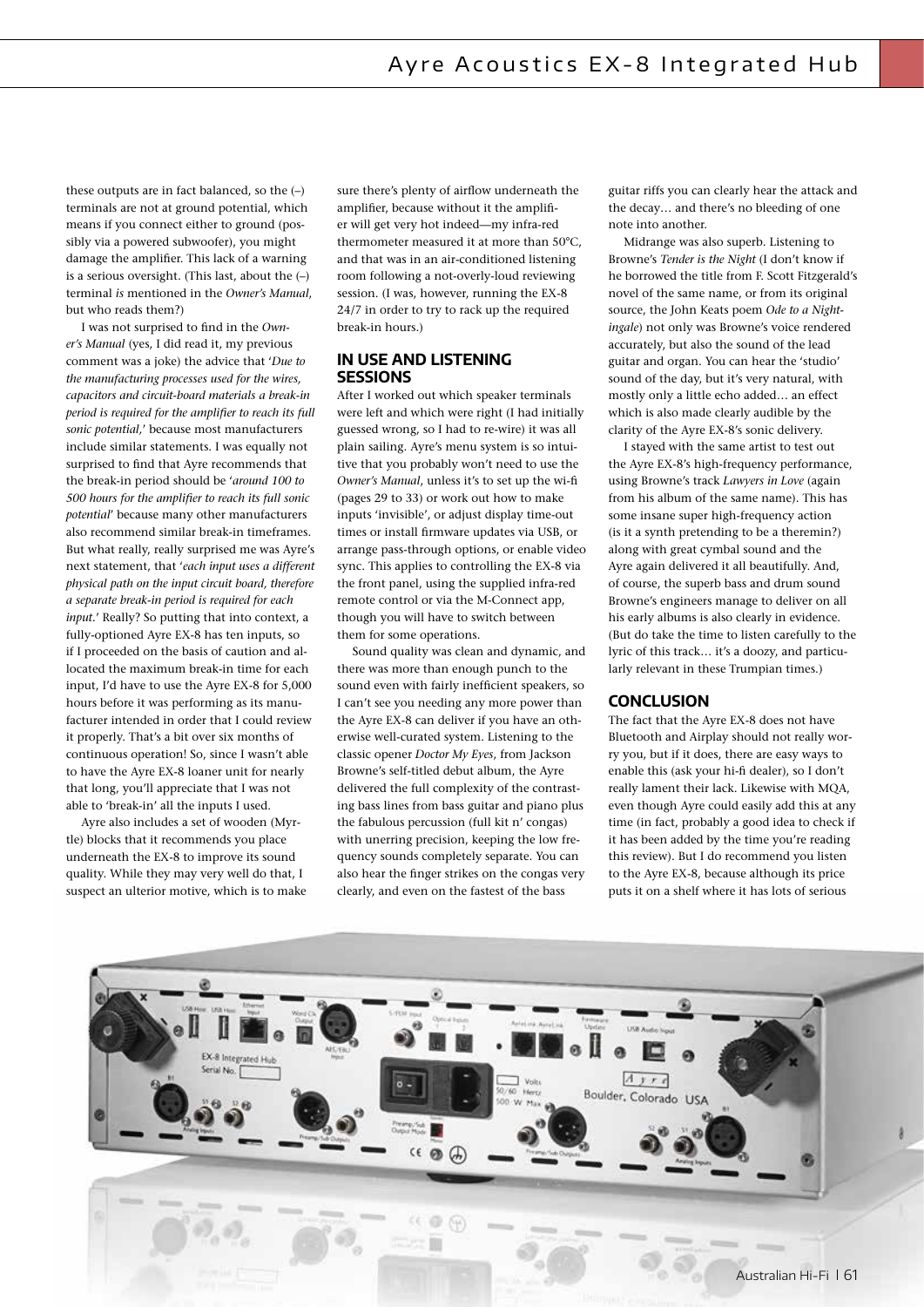and well-credentialed competitors, its interconnectedness, easy operability, excellent sound quality and attractive exterior make it worthy of your consideration.  $\mathcal{N}$ 

*Steven Roland*

Readers interested in a full technical appraisal of the performance of the Ayre Acoustics EX-8 Integrated Hub should continue on and read the LABORATORY REPORT published on the following pages. Readers should note that the results mentioned in the report, tabulated in performance charts and/or displayed using graphs and/or photographs should be construed as applying only to the specific sample tested

#### CONTACT DETAILS

**Brand**: Ayre Acoustics **Model**: Integrated Hub **RRP**: \$11,500 (Base price, see copy) **Warranty**: Five Years **Distributor**: Audio Magic Pty Ltd **Address**: 482 High Street Northcote VIC 3070 **T**: (03) 9489 5122 **W**: www.audiomagic.com.au



• Looks and sounds great • Upgradeable • Roon-ready

- 
- Balanced speaker output
- MQA
- Airplay, Bluetooth

# **LABORATORY TEST REPORT**

*Newport Test Labs* measured the power output of the Ayre EX-8 at 1kHz, both channels driven into 8Ω, as being 100-watts continuous per channel, exactly on specification.

Power at the frequency extremes dropped a little below this, by 0.5dB to 93-watts at 20Hz and at 20kHz. The single-channel output results were slightly higher, and more uniform, suggesting the slightly lower power figures at the frequency extremes are due to the Ayre EX-8's power supply. This would seem to be borne out by the testresults into the lower,  $4Ω$  impedance, where the Ayre returned a test result of 125-watts per channel, both channels driven… not quite the increase in power I'd usually expect into the lower impedance load.









Frequency response, as measured by *Newport Test Labs*, was very linear as well as extremely extended, with the lab measuring <1Hz to 101kHz –1dB and <1Hz to 224kHz –3dB, so the normalised response was <1Hz to 224kHz ±1.5dB. The Ayre EX-8's frequency response across the audio band is shown in Graph 6. The black trace shows the frequency response into a non-inductive 8Ω precision high-power resistor and you can see that between 20Hz and 20kHz, it basically tracks the graph line, so is superbly flat.

Below 20Hz there's a slight roll-off to be 0.05dB down at 5Hz and 40kHz (the graphing limits for this particular test). This puts the normalised audio-band frequency response at 5Hz to 40kHz ±0.025dB. The red trace shows the Ayre EX-8's frequency response when it's driving a load that's representative of a typical two-way loudspeaker system. (Essentially this circuit is one originally developed by Ken Kantor and modified by John Atkinson, the schematic for which can be found here: *www.tinyurl. com/sim-ls-load*) Although it's not nearly so flat, you need to consider the vertical scale of the graph, which is just a quarter of a dB per division, so even into this load, the Ayre EX-8's frequency response is still a truly excellent 5Hz to 40kHz ±0.12dB.

Channel separation was outstanding at low frequencies (109dB), good at mid-frequencies (78dB) and more than required at high frequencies (53dB), though I'd like to see better results at these high frequencies, even though they wouldd not be audible. Channel balance was 0.14dB, which is good, particularly considering the balanced nature of the circuitry. Inter-channel phase accuracy was also good, as you can see from the tabulated figures.

Distortion was low enough that it will be inaudible but a little higher than usual due to the use of a balanced output stage. (Essentially, the balanced output stage means that the audio signal is passing through two identical amplifiers so distortion must inevitably be twice as high as if it were passing through only one of them.) It's also lower into 8Ω loads than into 4Ω loads which, again, is exactly as theory would predict. Looking at Graph 1 (1-watt output into 8Ω) you can see a second harmonic at –80dB (0.01%), a third at –63dB (0.0707%), a fourth at –100dB (0.001%), and a fifth at –92dB (0.0025%). The four higher-order harmonics visible further to the right are all more than 110dB down (0.0003%). Into a 4Ω load at the same 1-watt output, the levels of the first five harmonic components are almost identical to those produced when the amplifier is driving 8Ω, but the levels of the higher-order harmonics are higher and additional harmonics are also added. Increasing the power output to 20-watts per channels sees the distortion levels increase further—as would be expected—and additional higher-order harmonics added. However even at these levels distortion is still too low to be audible as distortion. Looking at Graph 3 we can see a second harmonic at –72dB (0.0251%), then a third at –77dB (0.0141%), a fourth at –96dB (0.0015%), and a fifth at –88dB (0.0039%).